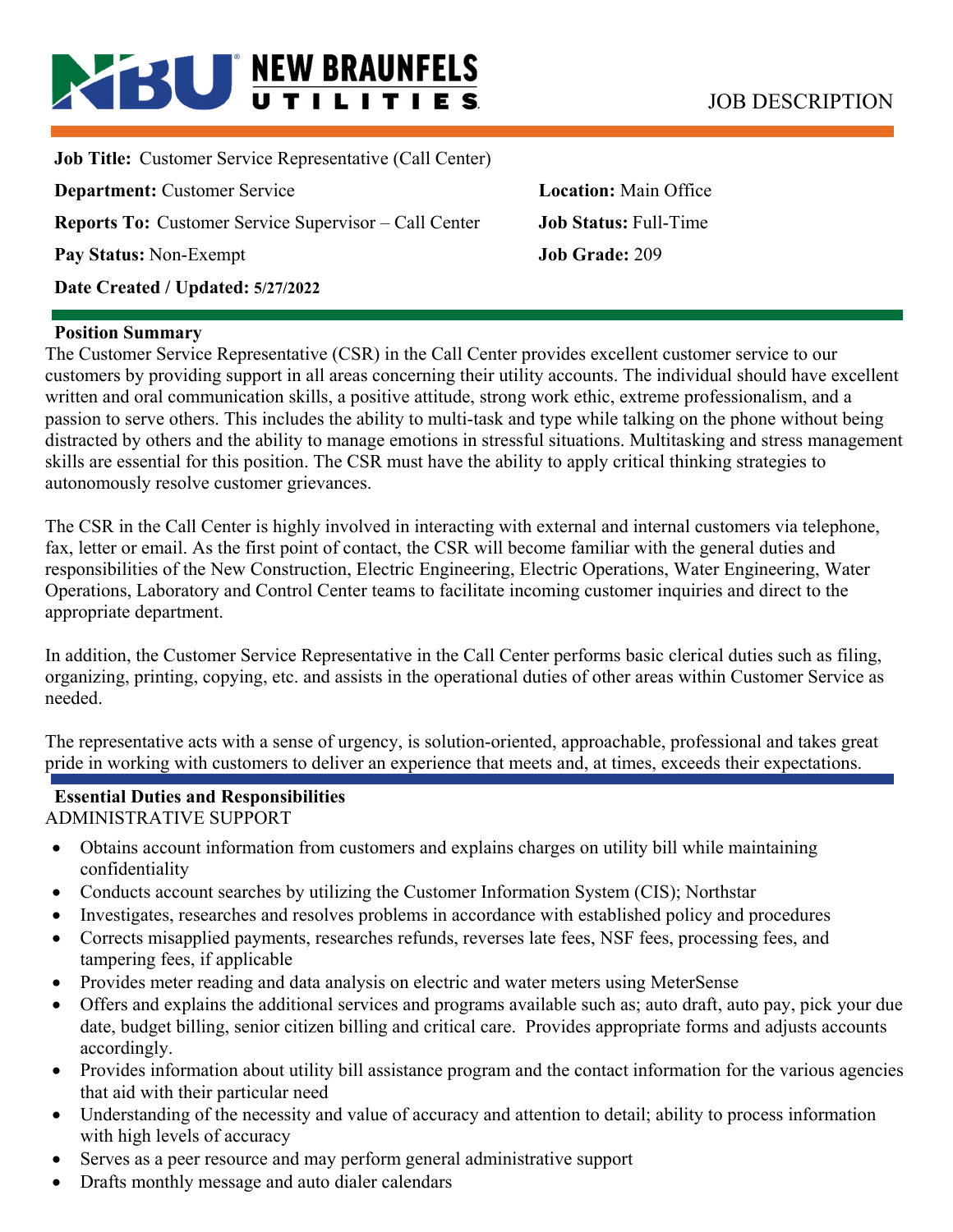- Generate, review, and complete past due auto dialer campaigns using MilSoft
- Provides proof of residency, customer account summaries for tax or financial assistance purposes and other requested customer account documentation
- Versed in basic IT troubleshooting techniques to identify and resolve technology issues when working from home
- Familiar with Microsoft suite to draft emails, compose memos and construct spreadsheets to communicate with customers, internal and external.
- Ability to manage multiple concurrent objectives, projects, groups, or activities, making effective judgments as to prioritizing and time allocation.

#### INTERNAL AND EXTERNAL COMMUNICATION

- Maintains calm composure and commitment to work during periods of heavy workload and stressful situations
- Researches CIS system to determine if applicant has any past accounts/balances
- Knowledgeable of NBU's rate structure, Service Conditions Policy and City of New Braunfels Code of Ordnance, Chapter 130, to effectively educate customers on the governance of their accounts
- Schedules re-reads on electric and/or water meters, schedules energy or water assessments, compares electric and water usages, calculates and performs qualifiable billing adjustments, as needed.
- Knowledge of and ability to utilize processes, tools, and techniques for detecting, addressing and preventing fraudulent situations
- Calculates and quotes appropriate deposit amount for location; collects deposit payments
- Provides information for alternative forms of deposit other than a deposit payment i.e. guarantor, letter of credit, irrevocable letter of credit and the retention periods
- Processes Applications or letters of credit received via fax or email
- Processes disconnect and transfer of service requests
- Gathers required documentation. Prepares, reviews and verifies documents and relevant information for accuracy. Performs common processing and ensures compliance with standard regulations and processes
- Verifies callers identify via Online Utility Exchange for application or debt collection purposes
- Researches CIS system to confirm if applicant has any past account balances. If outstanding balance is found, sets up payment arrangement and forwards to Collections Representative.
- Understands and can demonstrate how billings are calculated to successfully educate the customers
- Advise, educate and engage customers on a variety of technological tools and resources allowing them to explore solutions to achieve their goals
- Becomes familiar and understand the duties and responsibilities of other key departments to accelerate resolution to customer requests

## GENERAL RESPONSIBILITIES

- Maintain regular attendance; leave schedule should be managed so as to not interfere with ability to accomplish tasks, including special projects and assignments with deadlines
- Adhere to NBU safety guidelines and practices at all times and in all situations
- Maintain a clean and safe work area, office, field site and vehicle as applicable
- Develop & maintain effective customer service skills for communications with co-workers, customers and the public in general
- Maintain strict confidentiality of business, employee and customer information in written and oral communications and safeguard sensitive documents
- Adhere to NBU policies and procedures
- Exemplifies NBU Core Values of Integrity, Stewardship, Team and Safety
- Participate in and support initiatives to reach annual NBU Performance Measures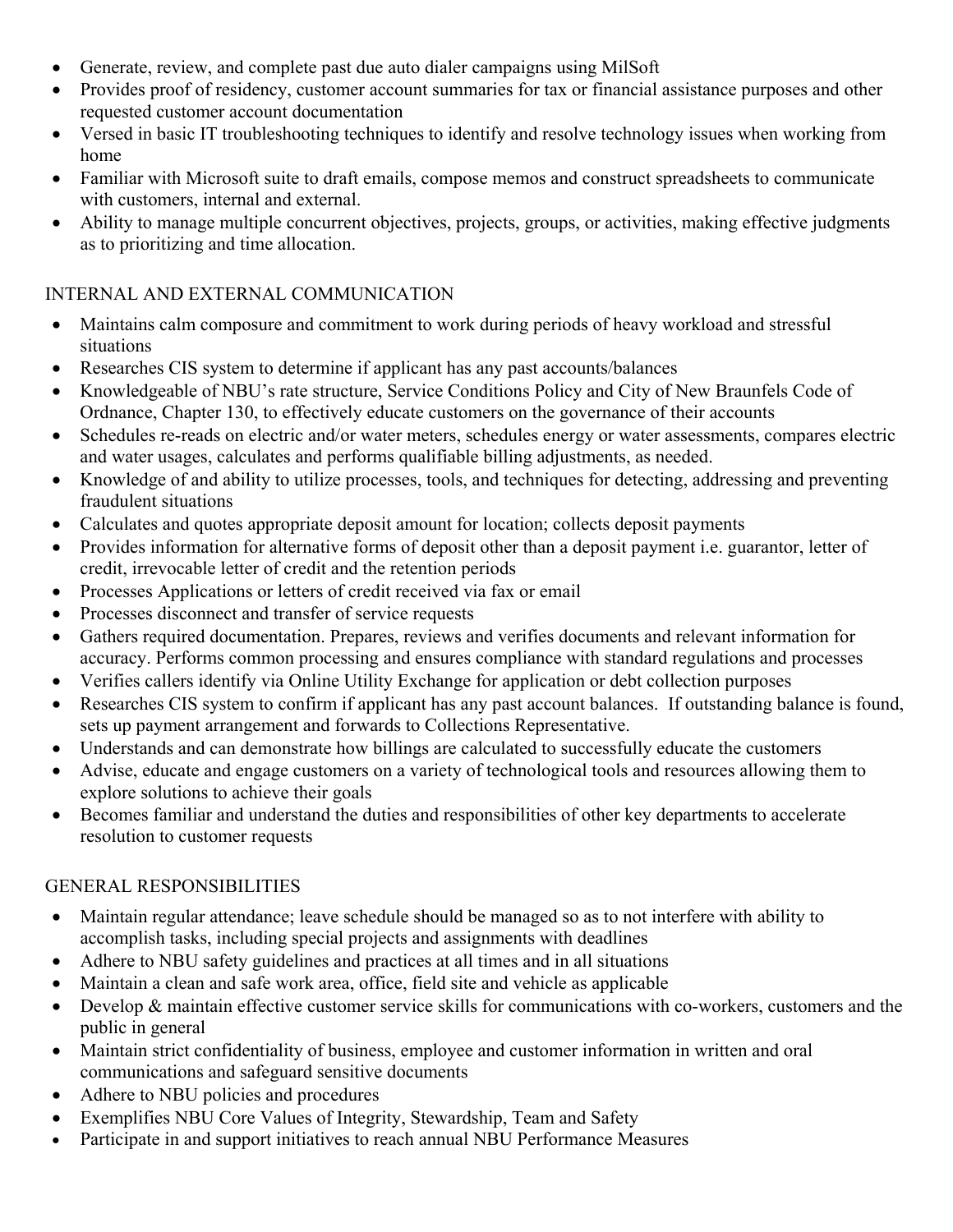#### **Formal Education and Work Experience Requirements**

Degree/Diploma Obtained: High School Diploma/GED Field of Study: General Studies

Work Experience Time Frame: One Year or More

Other: - One year of experience in customer service relations, preferably in utilities.

- Bilingual in Spanish is a plus

#### **Certification and Licensures Requirements**

Click or tap here to enter text.

#### **Other Minimum Qualifications**

- Utilize current versions of computer software and hardware provided by NBU to research customer accounts, perform data entry, and to create other documents that are clear, accurate and grammatically correct.

- Excellent 10 Key and data entry skills

- Ability to efficiently operate various standard office machines like copiers, scanners, and faxes.

#### **Knowledge of Computer Software**

|                        | No Knowledge | Beginner    | Intermediate | Expert |
|------------------------|--------------|-------------|--------------|--------|
| Arc GIS                | ⊠            |             |              |        |
| AutoCAD                | $\boxtimes$  |             | Г            |        |
| <b>Crystal Reports</b> | ⊠            |             |              |        |
| Microsoft Access       | $\boxtimes$  |             | Г            |        |
| Microsoft Excel        |              | $\boxtimes$ |              |        |
| Microsoft Word         |              |             | $\boxtimes$  |        |
| Microsoft Publisher    | 冈            |             |              |        |
| Microsoft PowerPoint   |              | $\boxtimes$ |              |        |

#### **Other Software Knowledge**

Harris NorthStar (CIS system) including mCare, Customer Connect, MeterSense, and Fixed Network, ADP ezLabor (payroll), DataProse (outsourced bill mailer), Halogen (evaluations & training mgmt.), Scanner, Invoice Cloud (3rd party payment processor), Laserfiche (electronic document storage), Online Utility Exchange (Identification verification), MilSoft and Microsoft Office Suite.

#### **Experience with Machines, Tools, Equipment and Other Work Aids**

Personal Computer, Copier, Fax Machine, Scanner, Printer, Calculator, Telephone

#### **Physical Demands**

**Standing: Occasionally** 

- $\Box$  Making Presentations
- $\Box$  Observing Work Site
- □ Observing Work Duties
- $\boxtimes$  Communication with Co-Workers
- **Fine Dexterity:** Constantly
- ☒ Computer Keyboard
- ☒ Telephone Keypad
- ☒ Calculator
- $\Box$  Calibrating Equipment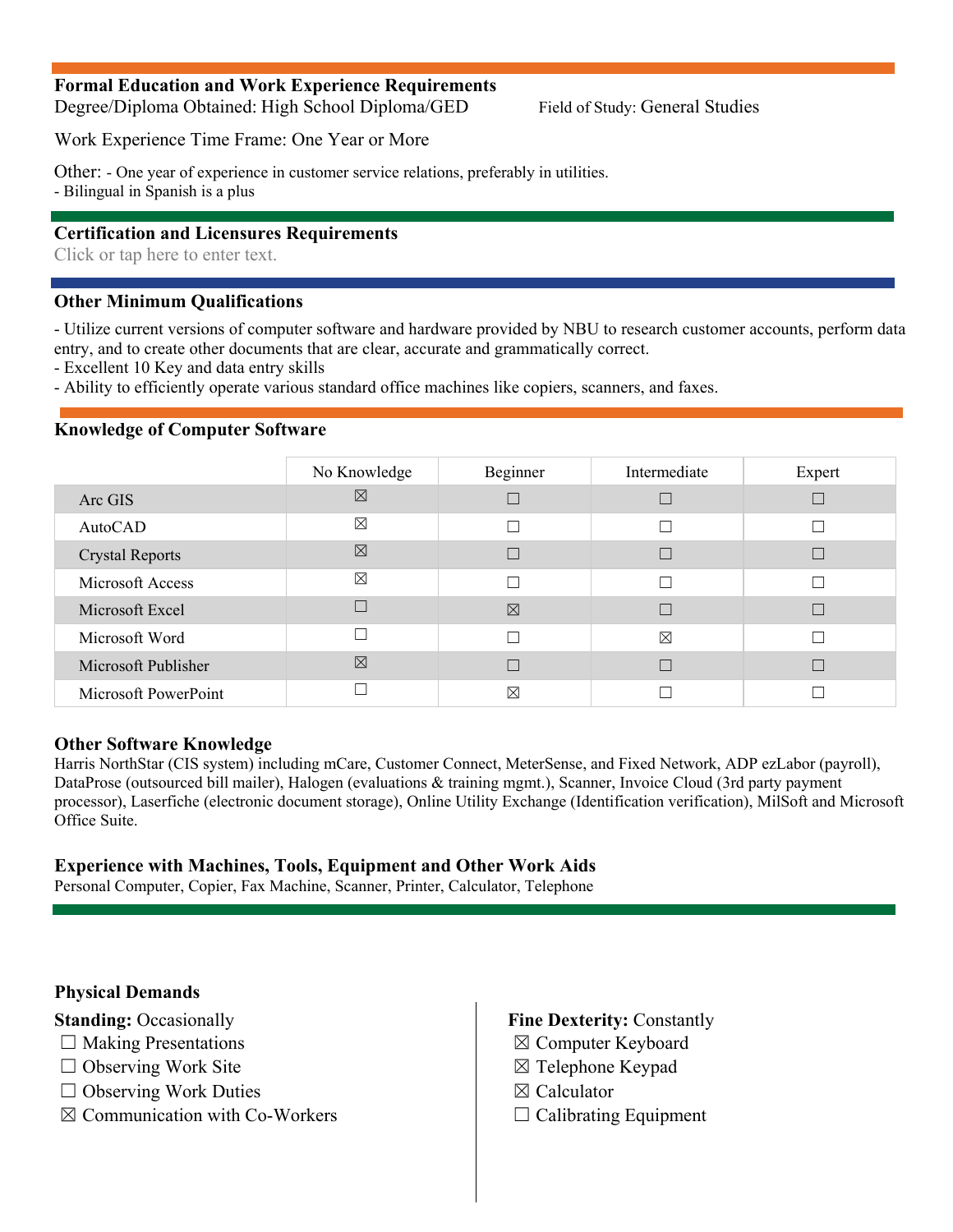#### **Walking:** Occasionally

☒ To Other Departments/Offices/Office Equipment

□ Around Worksite

## **Lifting:** Occasionally

- $\boxtimes$  Supplies
- $\Box$  Equipment
- $\boxtimes$  Files

## **Carrying:** Occasionally

- $\boxtimes$  Supplies
- □ Equipment
- $\boxtimes$  Files

# **Sitting:** Constantly

- ☒ Desk Work
- ☒ Meetings
- $\Box$  Driving

## **Reaching: Occasionally**

- $\boxtimes$  For Supplies
- $\boxtimes$  For Files

## **Handling: Constantly**

- ☒ Paperwork
- □ Monies

# **Kneeling: Occasionally**

- $\boxtimes$  Filing in Lower Drawers
- ☒ Retrieving Items from Lower Shelves/Ground

# **Pushing/Pulling:** Frequently

- ☒ File Drawers
- $\Box$  Equipment
- $\boxtimes$  Table and Chairs
- □ Hose

# **Climbing:** Rarely

- $\Box$  Stairs
- □ Ladder
- ☒ Step Stool
- □ Onto Equipment

## **Vision:** Constantly

- ☒ Reading
- ☒ Computer Screen
- $\Box$  Driving
- □ Observing Worksite

# **Foot Controls:** Never

- $\Box$  Driving
- ☐ Operating Heavy Equipment
- $\Box$  Dictaphone

# **Balancing:** Rarely

- ☒ On Ladder
- □ On Equipment
- □ On Step Stool

# **Bending: Occasionally**

- $\boxtimes$  Filing in Lower Drawers
- ☒ Retrieving Items from Lower Shelves/Ground
- $\Box$  Making Repairs

# **Crouching:** Occasionally

- $\boxtimes$  Filing in Lower Drawers
- ☒ Retrieving Items from Lower Shelves/Ground

## **Crawling:** Rarely

 $\boxtimes$  Under Equipment ☐ Inside Attics/Pipes/Ditches

# **Hearing:** Constantly

☒ Communication Via Telephone/Radio/To Co-Workers/Public  $\Box$  Listening to Equipment

## **Twisting:** Constantly ☒ From Computer to Telephone  $\Box$  Getting Inside Vehicle

### **Talking:** Constantly ☒ Communication Via Telephone/Radio/To Co-Workers/Public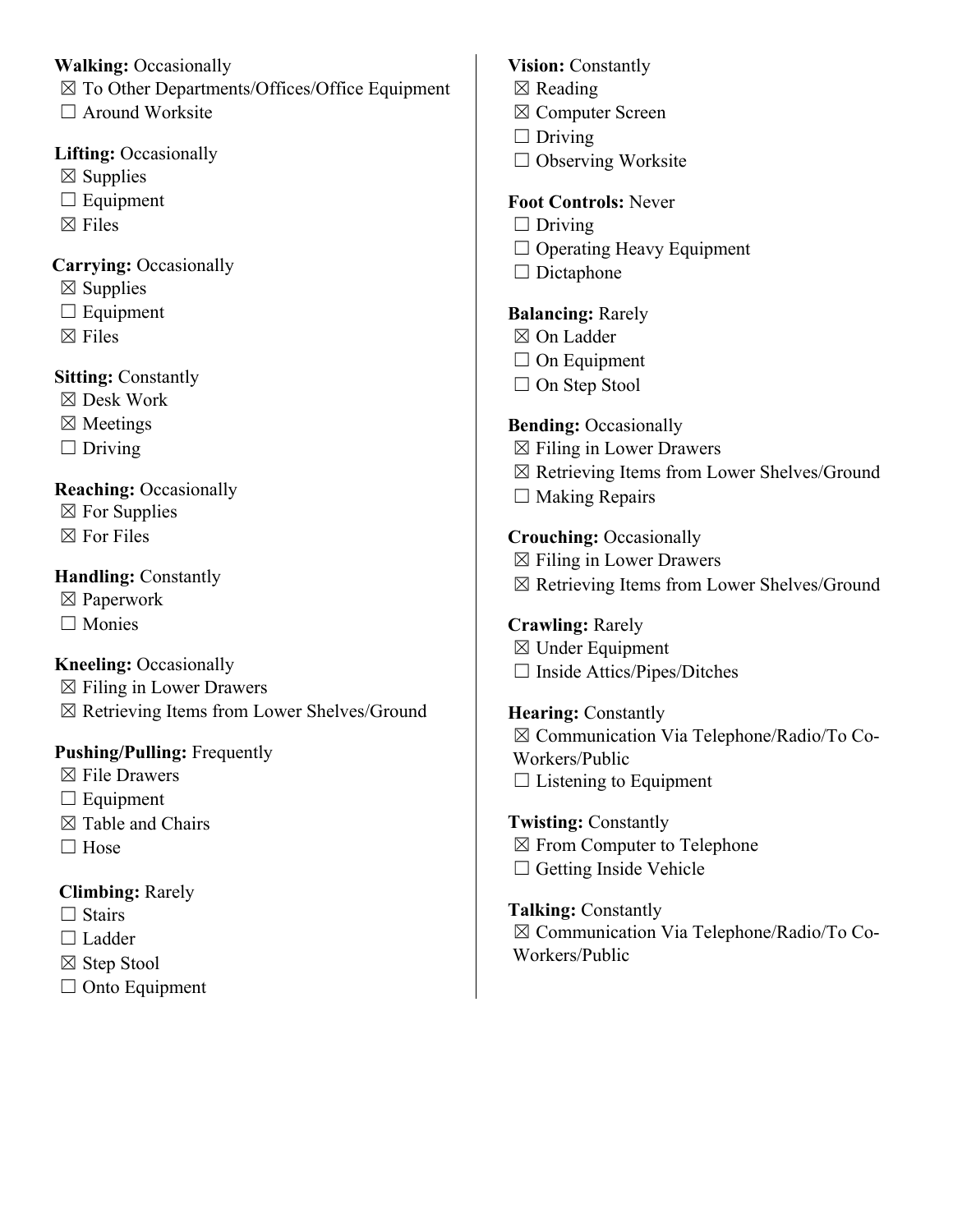## **Other**

Click or tap here to enter text.

#### **Environmental Factors**

|                                                                                     | Never       | Seasonally | Several<br>Times Per<br>Year | Several<br>Times Per<br>Month | Several<br>Times Per<br>Week | Daily |
|-------------------------------------------------------------------------------------|-------------|------------|------------------------------|-------------------------------|------------------------------|-------|
| Extreme Temperature (Heat,<br>cold, extreme temp. change)                           | $\boxtimes$ | П          | $\Box$                       | $\Box$                        | $\Box$                       |       |
| Wetness and/or humidity<br>(bodily discomfort from<br>moisture)                     | $\boxtimes$ |            | П                            |                               | П                            |       |
| Respiratory Hazards (Fumes,<br>gases, chemicals, dust, and<br>dirt)                 | $\boxtimes$ |            | $\Box$                       |                               | $\Box$                       |       |
| Noise and Vibration<br>(sufficient to cause hearing<br>loss)                        | $\boxtimes$ |            | $\Box$                       |                               | П                            |       |
| Physical Hazards (High<br>voltage, dangerous<br>machinery, aggressive<br>Customers) | $\nabla$    | П          | $\Box$                       | П                             | $\Box$                       | П     |

#### **Health and Safety Conditions**

|                           | Never<br>(Never Occurs) | Rarely<br>(Less than 1)<br>hour per week) | Occasionally<br>$(1/3)$ or more of<br>the time) | Frequently<br>(From $1/3$ to $2/3$<br>of the time) | Constantly<br>$(2/3)$ or more of<br>the time) |
|---------------------------|-------------------------|-------------------------------------------|-------------------------------------------------|----------------------------------------------------|-----------------------------------------------|
| <b>Mechanical Hazards</b> | $\boxtimes$             | $\Box$                                    |                                                 |                                                    |                                               |
| <b>Chemical Hazards</b>   | $\boxtimes$             | $\Box$                                    | П                                               | П                                                  |                                               |
| <b>Electrical Hazards</b> | $\boxtimes$             | $\Box$                                    | П                                               |                                                    |                                               |
| Fire Hazards              | $\boxtimes$             | $\Box$                                    | П                                               | П                                                  |                                               |
| Explosives                | $\boxtimes$             | $\Box$                                    | П                                               |                                                    |                                               |
| Communicable Diseases     |                         | $\Box$                                    | $\boxtimes$                                     | П                                                  |                                               |
| Physical Danger or Abuse  | $\boxtimes$             | П                                         |                                                 |                                                    |                                               |

## **Other**

Click or tap here to enter text.

## **Primary Work Environment: Office Environment**

Other: Click or tap here to enter text.